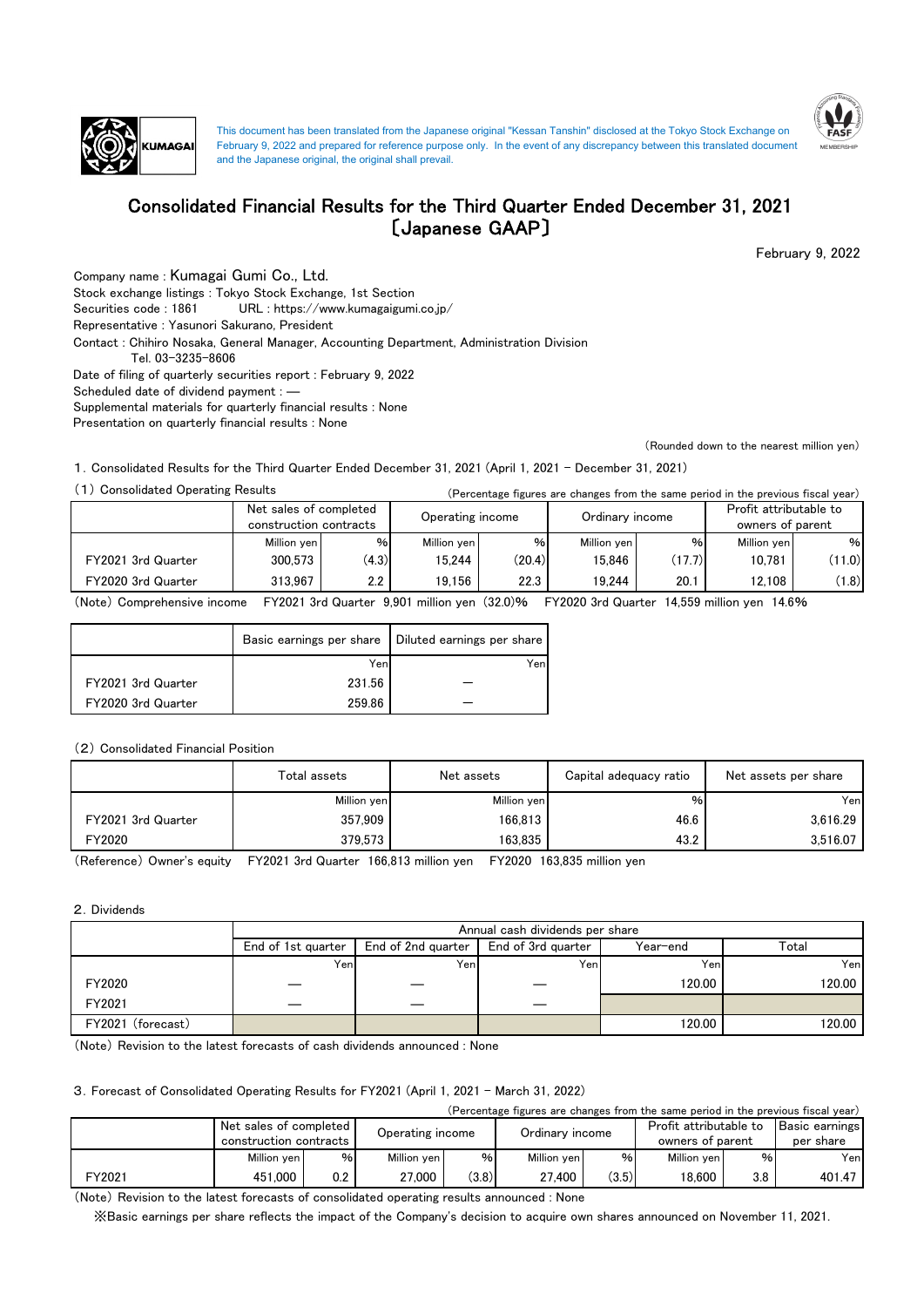※ Notes

(1) Changes in significant subsidiaries during the period

(Changes in specified subsidiaries that resulted in a change in the scope of consolidation) : None

(2) Application of specific accounting for quarterly consolidated financial statements : None

(3) Changes in accounting policies, changes in accounting estimates, and retrospective restatements

- ① Changes in accounting policies due to the revision of the accounting standards : Yes
- ② Changes in accounting policies other than ① : None
- ③ Changes in accounting estimates : None
- ④ Retrospective restatements : None

- (Note) For details, please refer to "1. Quarterly Consolidated Financial Statements and Major Notes (3) Notes to Quarterly Consolidated Financial Statements (Changes in accounting policies)" on page 6 of the Attachments.
- (4) Number of shares issued (common stock)
	- $\overline{10}$  Number of shares issued at the end of the period (including treasury stocks)
	- 2 Number of treasury stocks at the end of the period
	- ③ Average number of shares outstanding during the period FY2021 Q3 FY2020 Q3 (quarterly cumulative total)

|                  |                   |                      | (Shares)   |
|------------------|-------------------|----------------------|------------|
| FY2021 Q3        | 46,805,660 FY2020 |                      | 46,805,660 |
| FY2021 Q3        |                   | 677,288 FY2020       | 209,338    |
| <b>FY2021 Q3</b> |                   | 46,558,331 FY2020 Q3 | 46,598,682 |

※ "Kessan Tanshin" is not subject to the quarterly review.

※ Explanation regarding the appropriate use of forecasts of operating results, and other specific comments

 The financial forecast of operating results in this document are based on information available at present and logical assessments. Actual results may be materially different from expectations due to a variety of factors.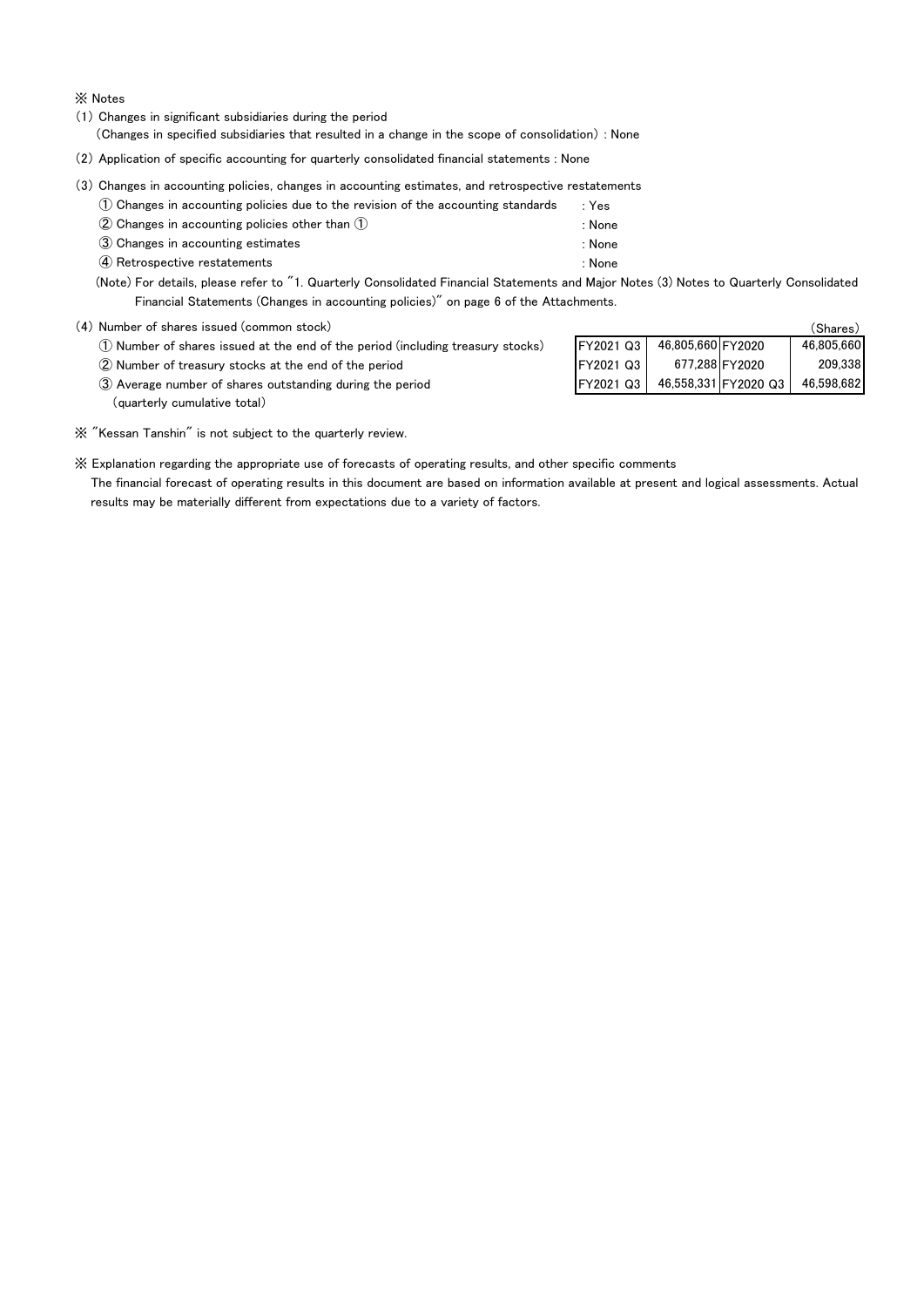### (Reference) Summary of Nonconsolidated Financial Results

(Rounded down to the nearest million yen)

1.Nonconsolidated Results for the Third Quarter Ended December 31, 2021 (April 1, 2021 - December 31, 2021)

|                    |                                                  |       |                            |        |                 |        | (Fercentage ligares are changes from the same period in the previous fiscal year) |        |
|--------------------|--------------------------------------------------|-------|----------------------------|--------|-----------------|--------|-----------------------------------------------------------------------------------|--------|
|                    | Net sales of completed<br>construction contracts |       | Operating income           |        | Ordinary income |        | Profit                                                                            |        |
|                    | Million yen                                      | $\%$  | Million yen                | %      | Million yen     | %      | Million yen                                                                       | %      |
| FY2021 3rd Quarter | 234.009                                          | (7.5) | 11.888                     | (25.6) | 13.759          | (18.9) | 9.830                                                                             | (10.7) |
| FY2020 3rd Quarter | 253.049                                          | 2.8   | 15.984                     | 29.3   | 16.963          | 31.7   | 11.008                                                                            | 22.5   |
|                    |                                                  |       |                            |        |                 |        |                                                                                   |        |
|                    | Basic earnings per share                         |       | Diluted earnings per share |        |                 |        |                                                                                   |        |
|                    |                                                  | Yen   |                            | Yenl   |                 |        |                                                                                   |        |
| FY2021 3rd Quarter | 210.67                                           |       |                            |        |                 |        |                                                                                   |        |
| FY2020 3rd Quarter | 235.71                                           |       |                            |        |                 |        |                                                                                   |        |

(2) Nonconsolidated Financial Position

|                    | Total assets | Net assets  | Capital adequacy ratio | Net assets per share |  |
|--------------------|--------------|-------------|------------------------|----------------------|--|
|                    | Million yen  | Million yen | $\%$                   | Yenl                 |  |
| FY2021 3rd Quarter | 296,566      | 132.701     | 44.7                   | 2,870.32             |  |
| FY2020             | 316.659      | 131.287     | 41.5                   | 2.811.32             |  |

(Reference) Owner's equity FY2021 3rd Quarter 132,701 million yen FY2020 131,287 million yen

2. Forecast of Nonconsolidated Operating Results for FY2021 (April 1, 2021 - March 31, 2022)

|        |                                                  |       |                 |       |             | (Percentage figures are changes from the same period in the previous fiscal year) |                          |  |
|--------|--------------------------------------------------|-------|-----------------|-------|-------------|-----------------------------------------------------------------------------------|--------------------------|--|
|        | Net sales of completed<br>construction contracts |       | Ordinary income |       | Profit      |                                                                                   | Basic earnings per share |  |
|        | Million yen                                      | $\%$  | Million ven     | %     | Million ven | %                                                                                 | Yenl                     |  |
| FY2021 | 344.000                                          | (4.5) | 22.600          | (4.0) | 15.800      | 5.0                                                                               | 340.27                   |  |

(Note) Revision to the latest forecasts of nonconsolidated operating results announced : None

※Basic earnings per share reflects the impact of the Company's decision to acquire own shares announced on November 11, 2021.

<sup>(1)</sup> Nonconsolidated Operating Results (Percentage figures are changes from the same period in the previous fiscal year)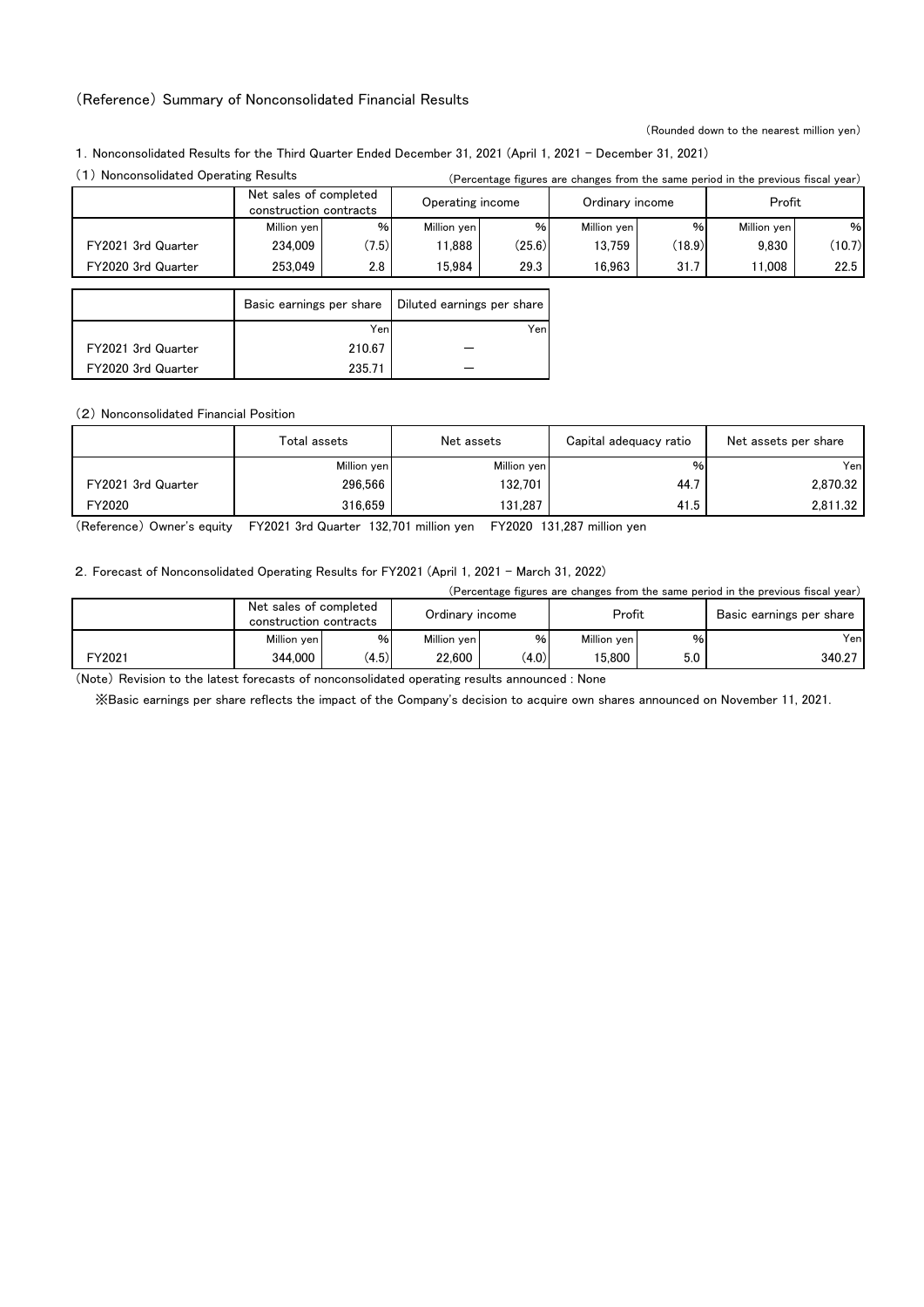### Contents

| (2) Quarterly consolidated statement of income and quarterly consolidated statement of comprehensive income  4                                                                                                 |  |
|----------------------------------------------------------------------------------------------------------------------------------------------------------------------------------------------------------------|--|
|                                                                                                                                                                                                                |  |
| (Notes related to the going concern assumption) ……………………………………………………………………………………… 6                                                                                                                            |  |
|                                                                                                                                                                                                                |  |
|                                                                                                                                                                                                                |  |
|                                                                                                                                                                                                                |  |
|                                                                                                                                                                                                                |  |
|                                                                                                                                                                                                                |  |
|                                                                                                                                                                                                                |  |
|                                                                                                                                                                                                                |  |
|                                                                                                                                                                                                                |  |
| $(2)$ Financial Highlights $\cdots$ $\cdots$ $\cdots$ $\cdots$ $\cdots$ $\cdots$ $\cdots$ $\cdots$ $\cdots$ $\cdots$ $\cdots$ $\cdots$ $\cdots$ $\cdots$ $\cdots$ $\cdots$ $\cdots$ $\cdots$ $\cdots$ $\cdots$ |  |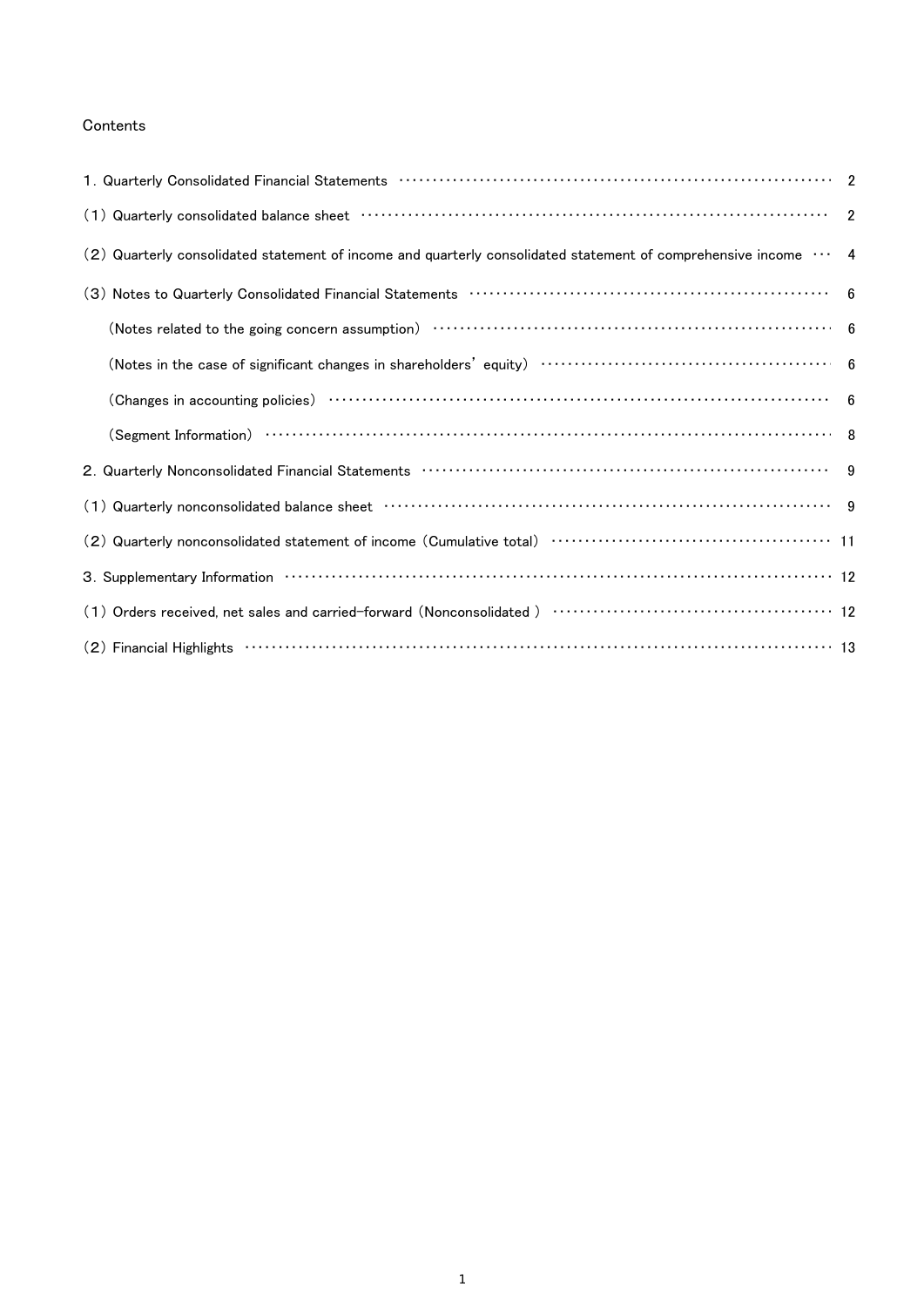### 1.Quarterly Consolidated Financial Statements

(1)Quarterly consolidated balance sheet

|                                                                                          |                        | (millions of yen)          |
|------------------------------------------------------------------------------------------|------------------------|----------------------------|
|                                                                                          | Prior Fiscal Year      | <b>Current 3rd Quarter</b> |
|                                                                                          | (As of March 31, 2021) | (As of December 31, 2021)  |
| Assets                                                                                   |                        |                            |
| Current assets                                                                           |                        |                            |
| Cash and deposits                                                                        | 71,335                 | 50,207                     |
| Notes receivable, accounts receivable from completed<br>construction contracts and other | 197,175                | 203,480                    |
| Costs on construction contracts in progress                                              | 6,454                  | 11,221                     |
| Accounts receivable $-$ other                                                            | 29.477                 | 20.707                     |
| Other                                                                                    | 7.554                  | 5,371                      |
| Allowance for doubtful accounts                                                          | (226)                  | (46)                       |
| Total current assets                                                                     | 311,770                | 290,942                    |
| Non-current assets                                                                       |                        |                            |
| Property, plant and equipment                                                            |                        |                            |
| Buildings and structures, net                                                            | 7,491                  | 8.722                      |
| Land                                                                                     | 15,105                 | 15,351                     |
| Other, net                                                                               | 3.061                  | 2,906                      |
| Total property, plant and equipment                                                      | 25,658                 | 26,980                     |
| Intangible assets                                                                        | 558                    | 668                        |
| Investments and other assets                                                             |                        |                            |
| Investment securities                                                                    | 29,711                 | 27,771                     |
| Deferred tax assets                                                                      | 7.245                  | 6.498                      |
| Other                                                                                    | 4,807                  | 5,239                      |
| Allowance for doubtful accounts                                                          | (177)                  | (190)                      |
| Total investments and other assets                                                       | 41,587                 | 39,318                     |
| Total non-current assets                                                                 | 67,803                 | 66,967                     |
| Total assets                                                                             | 379,573                | 357,909                    |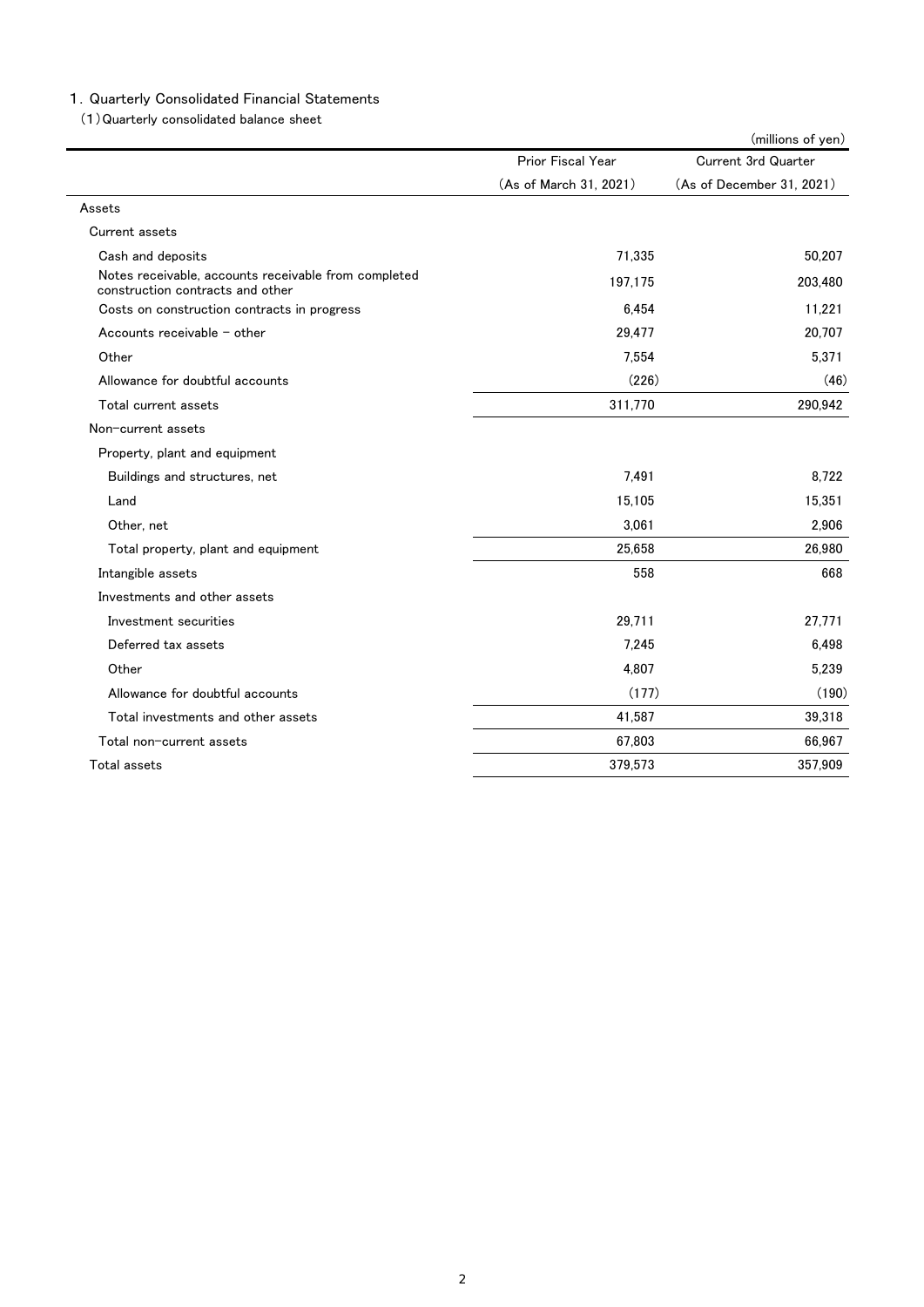|                                                                         |                        | (millions of yen)         |
|-------------------------------------------------------------------------|------------------------|---------------------------|
|                                                                         | Prior Fiscal Year      | Current 3rd Quarter       |
|                                                                         | (As of March 31, 2021) | (As of December 31, 2021) |
| Liabilities                                                             |                        |                           |
| <b>Current liabilities</b>                                              |                        |                           |
| Notes payable, accounts payable for construction contracts<br>and other | 84,610                 | 68,678                    |
| Electronically recorded obligations - operating                         | 37,435                 | 34,924                    |
| Short-term borrowings                                                   | 4,161                  | 3,210                     |
| Advances received on construction contracts in progress                 | 11,929                 | 15,698                    |
| Deposits received                                                       | 34,622                 | 33,088                    |
| Provision for warranties for completed construction                     | 473                    | 497                       |
| Provision for loss on construction contracts                            | 156                    | 234                       |
| Provision for contingent loss                                           | 1,482                  | 71                        |
| Provision for bonuses                                                   | 4,256                  | 2,200                     |
| Other                                                                   | 11,475                 | 6,299                     |
| Total current liabilities                                               | 190,604                | 164,903                   |
| Non-current liabilities                                                 |                        |                           |
| Long-term borrowings                                                    | 7,728                  | 8,600                     |
| Provision for share awards                                              | 140                    | 167                       |
| Retirement benefit liability                                            | 16,644                 | 16,807                    |
| Other                                                                   | 620                    | 618                       |
| Total non-current liabilities                                           | 25,133                 | 26,192                    |
| <b>Total liabilities</b>                                                | 215,737                | 191,095                   |
| Net assets                                                              |                        |                           |
| Shareholders' equity                                                    |                        |                           |
| Share capital                                                           | 30,108                 | 30,108                    |
| Capital surplus                                                         | 25,156                 | 25,156                    |
| Retained earnings                                                       | 104,727                | 109,898                   |
| Treasury shares                                                         | (451)                  | (1,765)                   |
| Total shareholders' equity                                              | 159,540                | 163,397                   |
| Accumulated other comprehensive income                                  |                        |                           |
| Valuation difference on available-for-sale securities                   | 4,241                  | 2,733                     |
| Foreign currency translation adjustment                                 | 384                    | 917                       |
| Remeasurements of defined benefit plans                                 | (330)                  | (235)                     |
| Total accumulated other comprehensive income                            | 4,294                  | 3,415                     |
| Total net assets                                                        | 163,835                | 166,813                   |
| Total liabilities and net assets                                        | 379,573                | 357,909                   |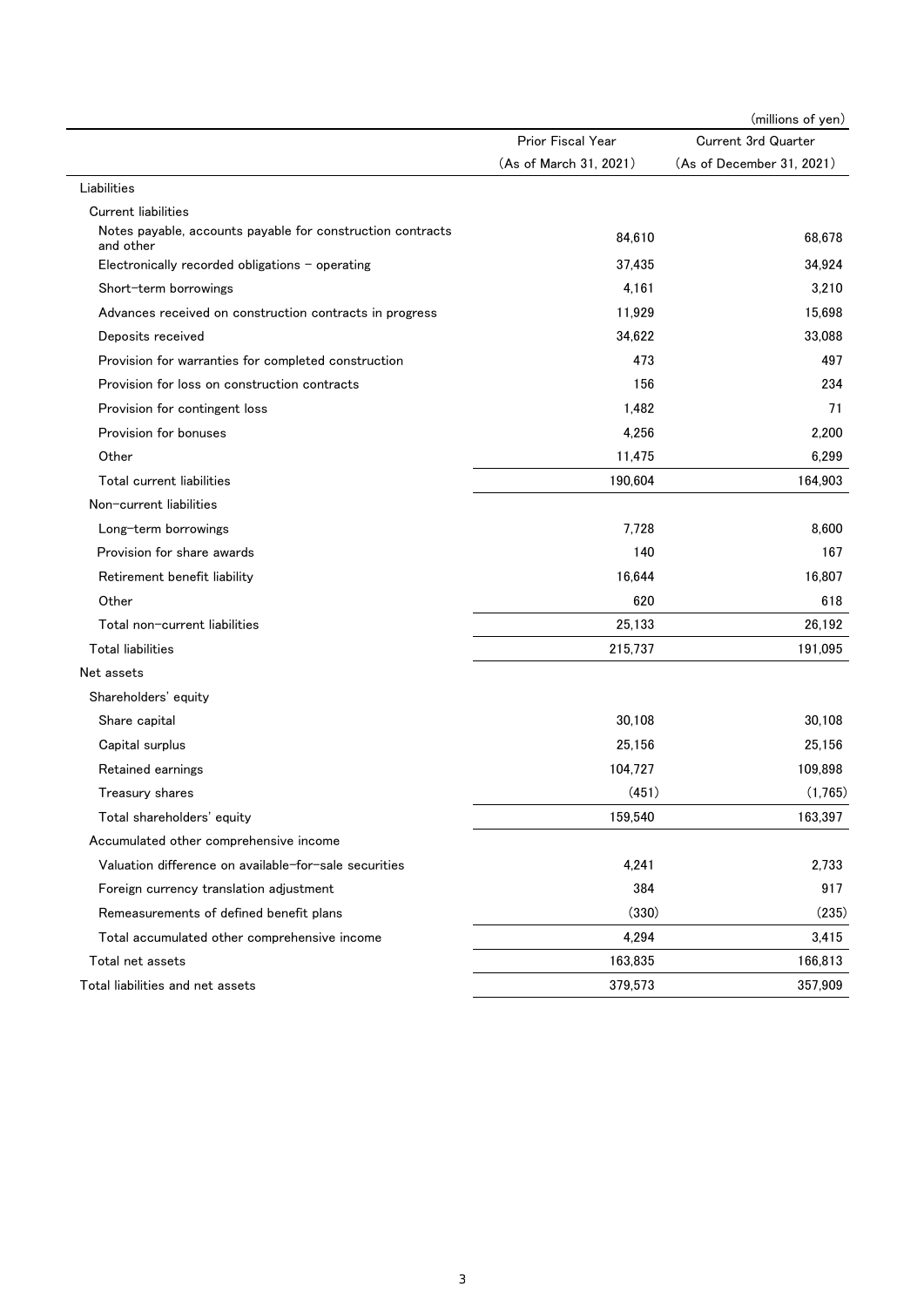## Quarterly consolidated statement of income (Cumulative total) (2)Quarterly consolidated statement of income and quarterly consolidated statement of comprehensive income

|                                                               |                              | (millions of yen)            |
|---------------------------------------------------------------|------------------------------|------------------------------|
|                                                               | FY2020 3rd Quarter           | FY2021 3rd Quarter           |
|                                                               | (Apr 1, 2020 - Dec 31, 2020) | (Apr 1, 2021 - Dec 31, 2021) |
| Net sales of completed construction contracts                 | 313,967                      | 300,573                      |
| Cost of sales of completed construction contracts             | 280,143                      | 270,359                      |
| Gross profit on completed construction contracts              | 33,824                       | 30,213                       |
| Selling, general and administrative expenses                  | 14,668                       | 14,969                       |
| Operating profit                                              | 19,156                       | 15,244                       |
| Non-operating income                                          |                              |                              |
| Interest income                                               | 34                           | 19                           |
| Dividend income                                               | 240                          | 337                          |
| Share of profit of entities accounted for using equity method | 101                          | 184                          |
| Foreign exchange gains                                        |                              | 61                           |
| Reversal of provision for contingent loss                     |                              | 114                          |
| Other                                                         | 179                          | 120                          |
| Total non-operating income                                    | 555                          | 838                          |
| Non-operating expenses                                        |                              |                              |
| Interest expenses                                             | 133                          | 124                          |
| Foreign exchange losses                                       | 40                           |                              |
| Commission for syndicated loans                               | 202                          | 58                           |
| Amortization of share issuance costs                          | 33                           |                              |
| Other                                                         | 57                           | 54                           |
| Total non-operating expenses                                  | 467                          | 237                          |
| Ordinary profit                                               | 19,244                       | 15,846                       |
| Extraordinary income                                          |                              |                              |
| Gain on sale of non-current assets                            | 4                            | 6                            |
| Gain on sale of membership                                    | 2                            | 9                            |
| Subsidy income                                                |                              | 61                           |
| Other                                                         |                              | 1                            |
| Total extraordinary income                                    | 7                            | 78                           |
| <b>Extraordinary losses</b>                                   |                              |                              |
| Loss on retirement of non-current assets                      | 18                           | 49                           |
| Loss on tax purpose reduction entry of non-current assets     |                              | 61                           |
| Infectious disease related costs                              | 250                          | 61                           |
| Provision for contingent loss                                 | 311                          |                              |
| Loss on transfer of receivables                               | 458                          |                              |
| Other                                                         | 178                          | 13                           |
| Total extraordinary losses                                    | 1,218                        | 186                          |
| Profit before income taxes                                    | 18,033                       | 15,738                       |
| Income taxes $-$ current                                      | 3,245                        | 3,586                        |
| Income taxes - deferred                                       | 2,679                        | 1,371                        |
| Total income taxes                                            | 5,924                        | 4,957                        |
| Profit                                                        | 12,108                       | 10,781                       |
|                                                               |                              | 10,781                       |
| Profit attributable to owners of parent                       | 12,108                       |                              |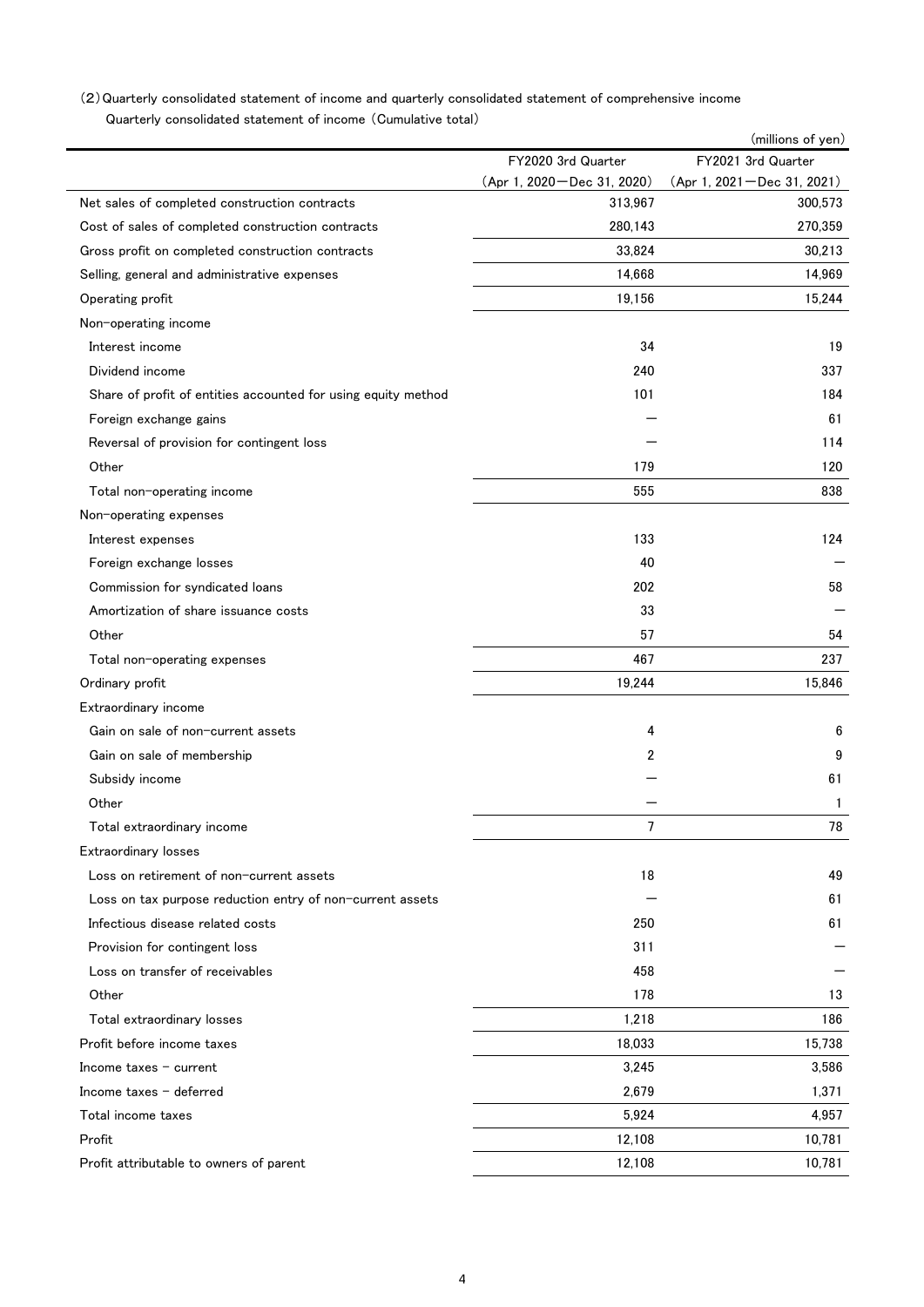# Quarterly consolidated statement of comprehensive income (Cumulative total)

|                                                                                      |                                | (millions of yen)              |
|--------------------------------------------------------------------------------------|--------------------------------|--------------------------------|
|                                                                                      | FY2020 3rd Quarter             | FY2021 3rd Quarter             |
|                                                                                      | $(Apr 1. 2020 - Dec 31. 2020)$ | $(Apr 1. 2021 - Dec 31. 2021)$ |
| Profit                                                                               | 12,108                         | 10,781                         |
| Other comprehensive income                                                           |                                |                                |
| Valuation difference on available-for-sale securities                                | 2.364                          | (1,503)                        |
| Foreign currency translation adjustment                                              | (3)                            | 533                            |
| Remeasurements of defined benefit plans, net of tax                                  | 93                             | 95                             |
| Share of other comprehensive income of entities accounted<br>for using equity method | (4)                            | (4)                            |
| Total other comprehensive income                                                     | 2.450                          | (879)                          |
| Comprehensive income                                                                 | 14,559                         | 9,901                          |
| Comprehensive income attributable to                                                 |                                |                                |
| Comprehensive income attributable to owners of parent                                | 14.559                         | 9,901                          |
| Comprehensive income attributable to non-controlling interests                       |                                |                                |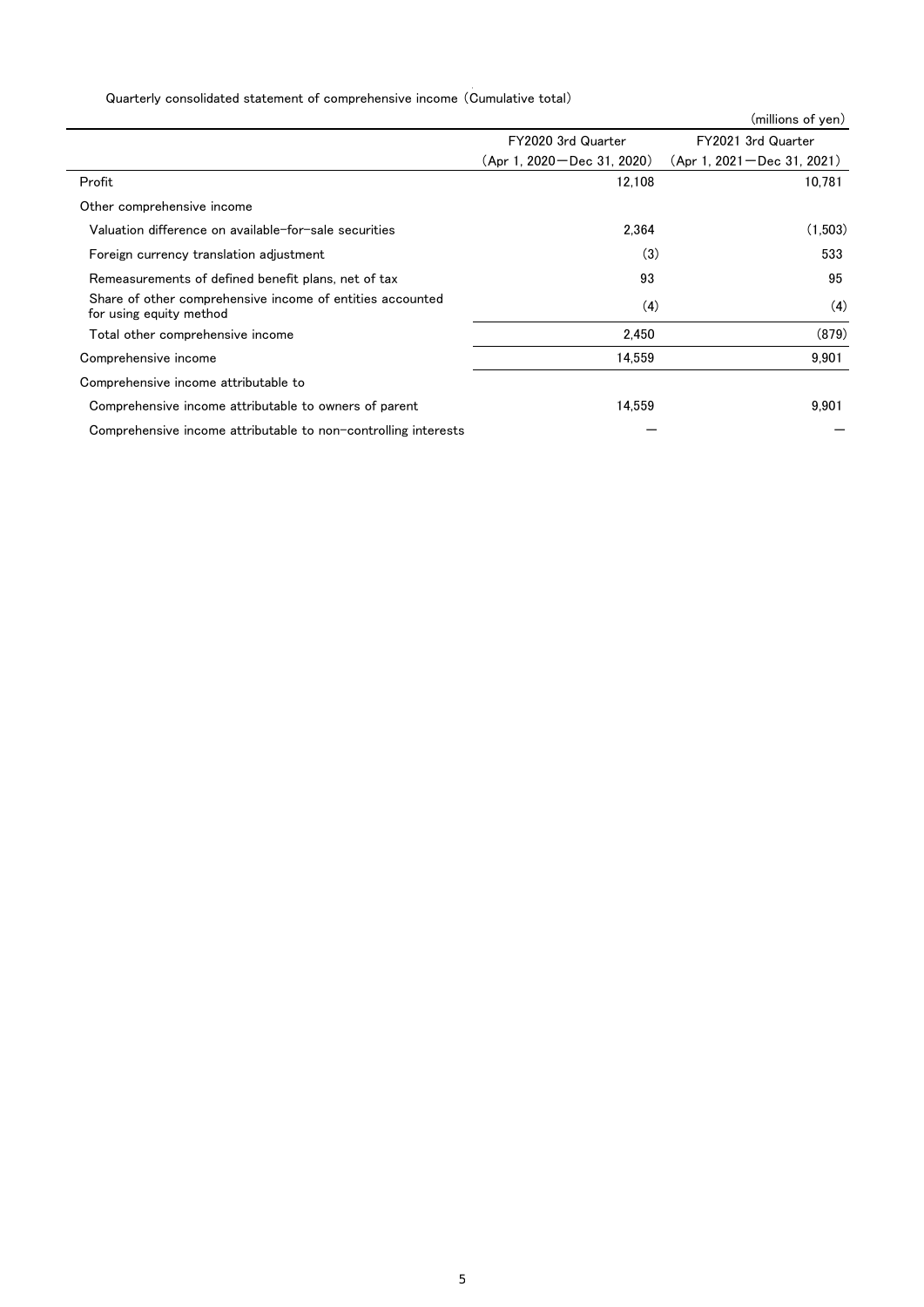(3)Notes to Quarterly Consolidated Financial Statements

(Notes related to the going concern assumption)

Not applicable

#### (Notes in the case of significant changes in shareholders' equity)

The Company has been proceeding with the acquisition of own shares based on a resolution at the meeting of the Board of Directors held on November 11, 2021. During the first nine months of the fiscal year under review, it has acquired 401,400 treasury shares. Due to this acquisition, the value of Company's treasury shares has increased 1,127 million yen.

#### (Changes in accounting policies)

#### (Application of Accounting Standard for Revenue Recognition, etc.)

The Company has applied the Accounting Standard for Revenue Recognition (ASBJ Statement No. 29, March 31, 2020; hereinafter the "Revenue Recognition Accounting Standard"), etc. since the beginning of the first quarter and recognizes revenue from goods or services which the Group promised to provide at an amount expected to be received in exchange for the goods or services at the time when control over the promised goods or services is transferred to a customer. The main changes in the way revenue is recognized as a result of application are as follows.

#### 1. Revenue recognition for construction contracts

For construction contracts where performance obligations are fulfilled over a certain period and where the progress in the fulfillment of performance obligations cannot be estimated reasonably, if the generated cost is expected to be recovered, revenue is recognized by applying the cost recovery method. For construction contracts with a very short duration or with an insignificant amount of contract revenue, revenue is recognized at the point in time when the performance obligations are completely fulfilled.

#### 2. Revenue recognition related to agent transactions

For some transactions of the Company's subsidiaries, previously, the total amount of considerations received from the customer was recognized as revenue. As a result of the application of the above standard, however, for transactions where the role of the Group's subsidiaries in providing assets or service to the customer falls into the role of an agent, the net amount, which is obtained by deducting the amount paid to the supplier from the amount received from the customer, is recognized as revenue.

The Company applies the Revenue Recognition Accounting Standard in accordance with the transitional handling stipulated in the proviso of Paragraph 84 of the standard. The Company adds or subtracts the amount of the cumulative effects on retained earnings at the beginning of the first quarter to or from the retained earnings in cases where the new accounting policies are applied retroactively to periods before the beginning of the first quarter. The Company began applying the new accounting policies to balances at the start of the first quarter. However, the Company applied the procedure provided for in Paragraph 86 of the Revenue Recognition Accounting Standards and did not retroactively apply the new accounting policy to contracts under which almost all revenue had been recognized before the beginning of the first quarter in accordance with the procedure before the application of the new accounting policy. Applying the procedures provided for in (1) of Paragraph 86 of the Revenue Recognition Accounting Standards, the Company performed accounting procedures based on contract terms reflecting all changes made before the beginning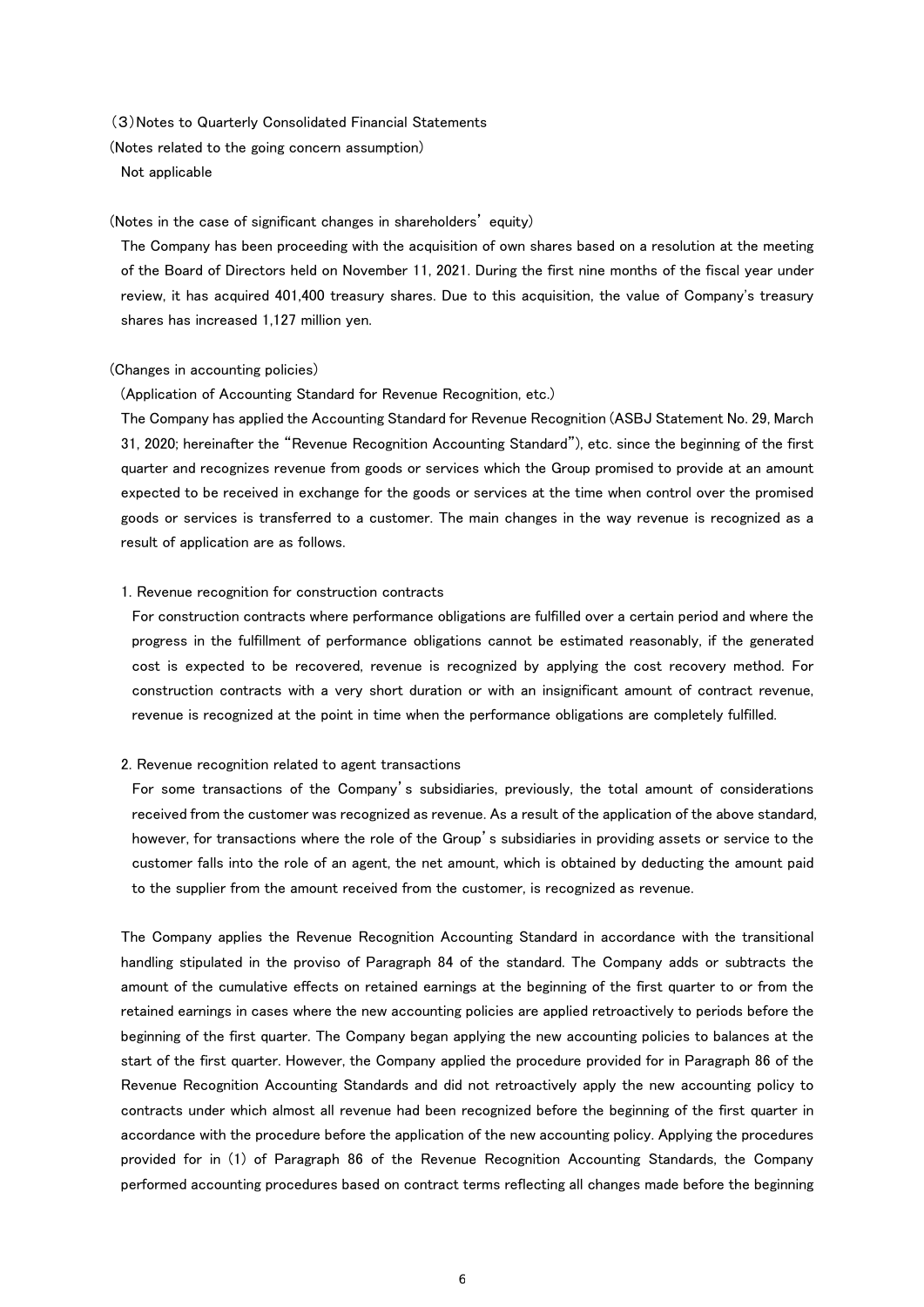of the first quarter and added the cumulative effect of the procedures to retained earnings at the beginning of the first quarter.

As a result, completed contracts and the cost of completed contracts during the first nine months ended December 31, 2021 each increased by 925 million yen.

There is no cumulative effect which needs to be reflected in retained earnings at the beginning of the first quarter.

In addition, in accordance with the provisional treatment stipulated in Paragraph 28-15 of the Accounting Standard for Quarterly Financial Reporting (ASBJ Statement No. 12, March 31, 2020), information that breaks down revenues arising in relation to contracts with customers for the third quarter of the previous fiscal year is not stated.

(Application of Accounting Standard for Fair Value Measurement, etc.)

The Company began applying the Accounting Standard for Fair Value Measurement (ASBJ Statement No. 30 issued on July 4, 2019, hereinafter the "Fair Value Measurement Accounting Standard") and related measures at the beginning of the first quarter. Accordingly, the Company will apply the new accounting policies prescribed in the Fair Value Measurement Accounting Standard and related measures in the future in accordance with the transitional handling stipulated in Section 19 of the same standard and Section 44- 2 of the Accounting Standard for Financial Instruments (ASBJ Statement No. 10 issued on July 4, 2019). Application of this standard has no impact on quarterly consolidated financial statements.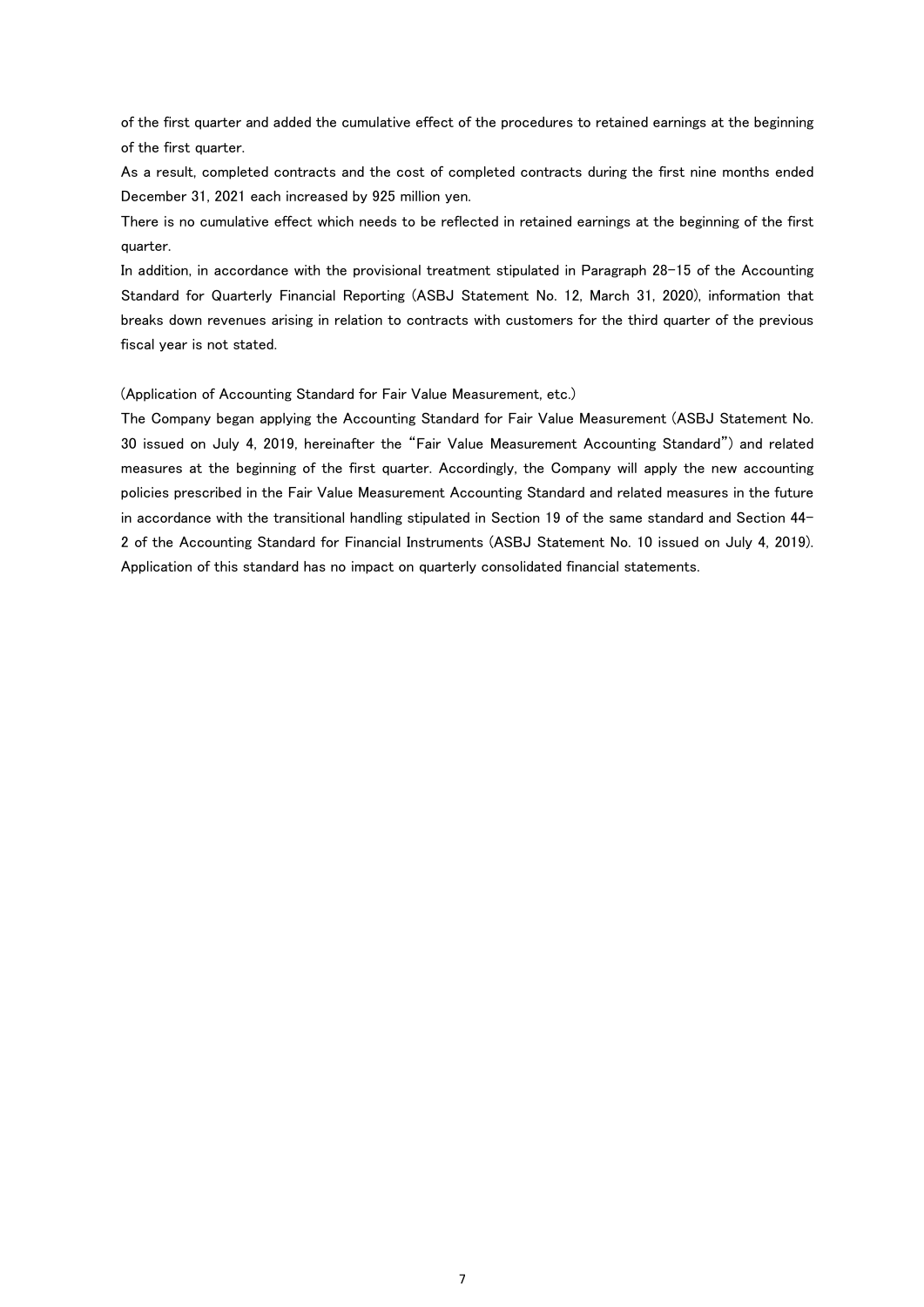### (Segment Information)

FY2020 3rd Quarter (Apr 1, 2020- December31, 2020)

1 Information on Net Sales and Profit of Each Reportable Segment (millions of yen)

| <b>ALLOTTING OF LIVE CALCO MITH LIVITE OF EACH LIVEOL CAPIC COMMIC COMPTION</b><br>$\frac{1}{2}$ |                                                         |                     |                     |            |                       |                                                                |  |  |  |
|--------------------------------------------------------------------------------------------------|---------------------------------------------------------|---------------------|---------------------|------------|-----------------------|----------------------------------------------------------------|--|--|--|
|                                                                                                  |                                                         | Reportable segments |                     | Amounts on |                       |                                                                |  |  |  |
|                                                                                                  | Civil<br><b>Building</b><br>construction<br>engineering |                     | <b>Subsidiaries</b> | Total      | Ajustments<br>(Note1) | Quarterly<br>consolidated<br>statement of<br>income<br>(Note2) |  |  |  |
| <b>Net Sales</b>                                                                                 |                                                         |                     |                     |            |                       |                                                                |  |  |  |
| Sales to customers                                                                               | 87.050                                                  | 165.998             | 60.918              | 313.967    |                       | 313,967                                                        |  |  |  |
| Intersegment sales and transfers                                                                 |                                                         | 0                   | 12.709              | 12.709     | (12,709)              |                                                                |  |  |  |
| Total                                                                                            | 87.050                                                  | 165.999             | 73.627              | 326.677    | (12,709)              | 313.967                                                        |  |  |  |
| Segment income                                                                                   | 5.267                                                   | 10.717              | 3.145               | 19,130     | 25                    | 19,156                                                         |  |  |  |

(Note1) The adjustments on segment income are eliminations of intersegment transactions.

(Note2) The segment income is reconciled with operating income in the quarterly consolidated statement of income.

### FY2021 3rd Quarter (Apr 1, 2021-December 31, 2021)

| 1 Information on Net Sales and Profit of Each Reportable Segment and Disaggregation of Revenue (millions of yen) |  |  |  |  |
|------------------------------------------------------------------------------------------------------------------|--|--|--|--|
|------------------------------------------------------------------------------------------------------------------|--|--|--|--|

|                                       |                      | Reportable segments                                    |        | Amounts on |                       |                                                                |  |
|---------------------------------------|----------------------|--------------------------------------------------------|--------|------------|-----------------------|----------------------------------------------------------------|--|
|                                       | Civil<br>engineering | <b>Building</b><br><b>Subsidiaries</b><br>construction |        | Total      | Ajustments<br>(Note1) | Quarterly<br>consolidated<br>statement of<br>income<br>(Note2) |  |
| <b>Net Sales</b>                      |                      |                                                        |        |            |                       |                                                                |  |
| Revenue from contracts with customers | 69.685               | 164.324                                                | 72.078 | 306,088    | (5.514)               | 300.573                                                        |  |
| Sales to customers                    | 69.685               | 164.324                                                | 66.563 | 300.573    |                       | 300.573                                                        |  |
| Intersegment sales and transfers      |                      |                                                        | 5.514  | 5.514      | (5,514)               |                                                                |  |
| Total                                 | 69.685               | 164.324                                                | 72.078 | 306.088    | (5.514)               | 300.573                                                        |  |
| Segment income                        | 2.348                | 9.540                                                  | 3.350  | 15.239     | 5                     | 15.244                                                         |  |

(Note1) The adjustments on segment income are eliminations of intersegment transactions.

(Note2) The segment income is reconciled with operating income in the quarterly consolidated statement of income.

### 2 Matters related to changes in reporting segments

As stated in Changes in Accounting Policies, the Company began applying the Revenue Recognition Accounting Standard, etc., and changed the method of accounting in connection with revenue recognition from the first quarter. Accordingly, the Company changed the method of calculating profits and losses for its business segments.

As a result of this change, net sales for the first nine months ended December 31, 2021 increased 14 million yen in the "Civil Works Segment" and 910 million yen in the "Construction Segment" compared to the previous method. Intersegment sales and transfers which are included in the "Subsidiaries Segment" decreased by 1,788 million yen compared to the previous method. The impact of this change on segment income is minor.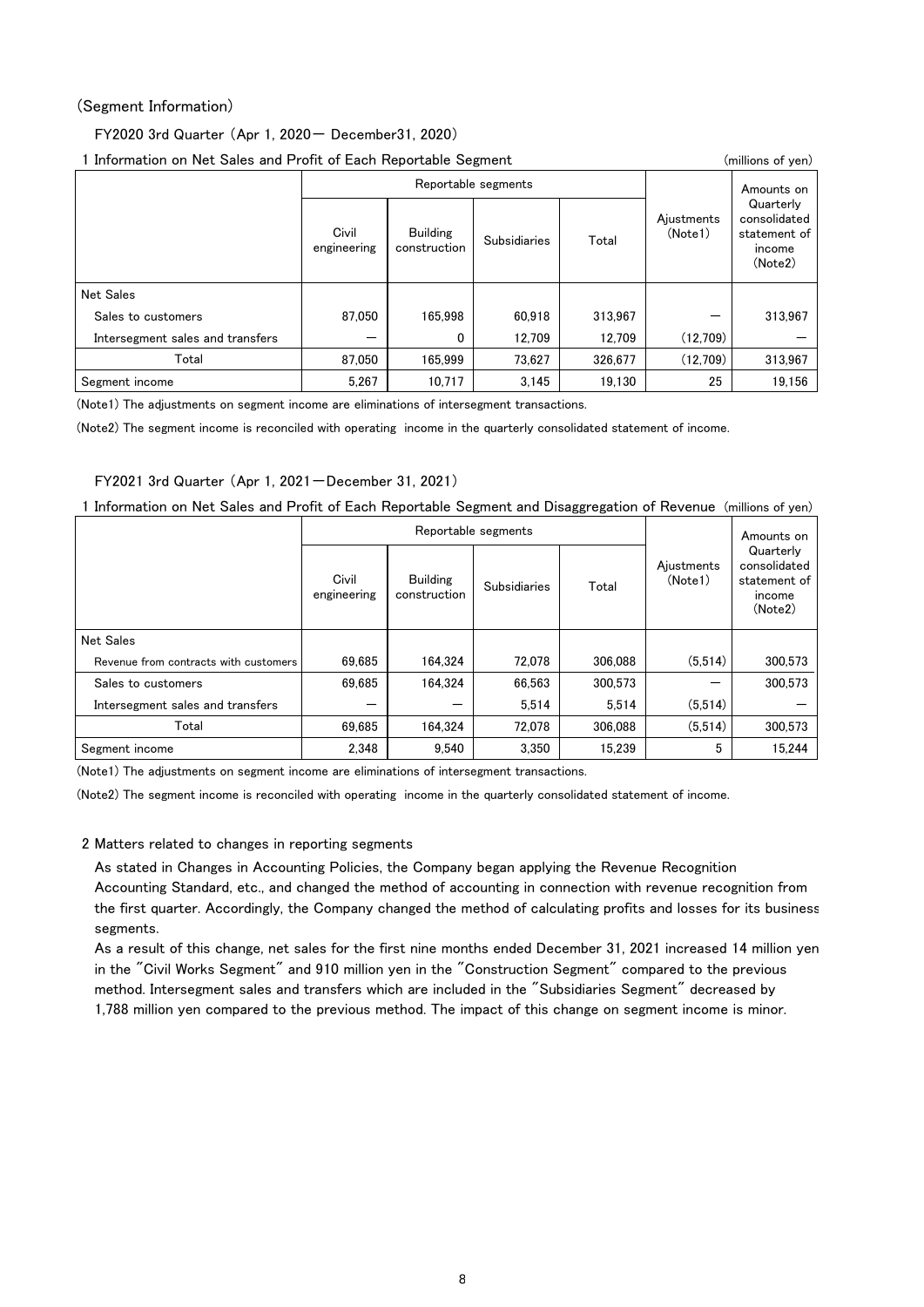### 2. Quarterly Nonconsolidated Financial Statements

(1)Quarterly nonconsolidated balance sheet

|                                                                                          |                        | (millions of yen)          |
|------------------------------------------------------------------------------------------|------------------------|----------------------------|
|                                                                                          | Prior Fiscal Year      | <b>Current 3rd Quarter</b> |
|                                                                                          | (As of March 31, 2021) | (As of December 31, 2021)  |
| Assets                                                                                   |                        |                            |
| Current assets                                                                           |                        |                            |
| Cash and deposits                                                                        | 51,767                 | 28.516                     |
| Notes receivable, accounts receivable from completed<br>construction contracts and other | 165.254                | 178,166                    |
| Costs on construction contracts in progress                                              | 5,443                  | 10,046                     |
| Other                                                                                    | 36,824                 | 23,291                     |
| Allowance for doubtful accounts                                                          | (195)                  | (19)                       |
| Total current assets                                                                     | 259,095                | 240,002                    |
| Non-current assets                                                                       |                        |                            |
| Property, plant and equipment                                                            |                        |                            |
| Buildings and structures, net                                                            | 3,557                  | 4,871                      |
| Land                                                                                     | 12,207                 | 12,474                     |
| Other, net                                                                               | 1,248                  | 1.032                      |
| Total property, plant and equipment                                                      | 17,012                 | 18,379                     |
| Intangible assets                                                                        | 434                    | 535                        |
| Investments and other assets                                                             |                        |                            |
| Investment securities                                                                    | 10,408                 | 9,091                      |
| Deferred tax assets                                                                      | 5,369                  | 5,092                      |
| Other                                                                                    | 24,340                 | 23,466                     |
| Allowance for doubtful accounts                                                          | (1)                    |                            |
| Total investments and other assets                                                       | 40,116                 | 37,650                     |
| Total non-current assets                                                                 | 57,563                 | 56,564                     |
| Total assets                                                                             | 316,659                | 296,566                    |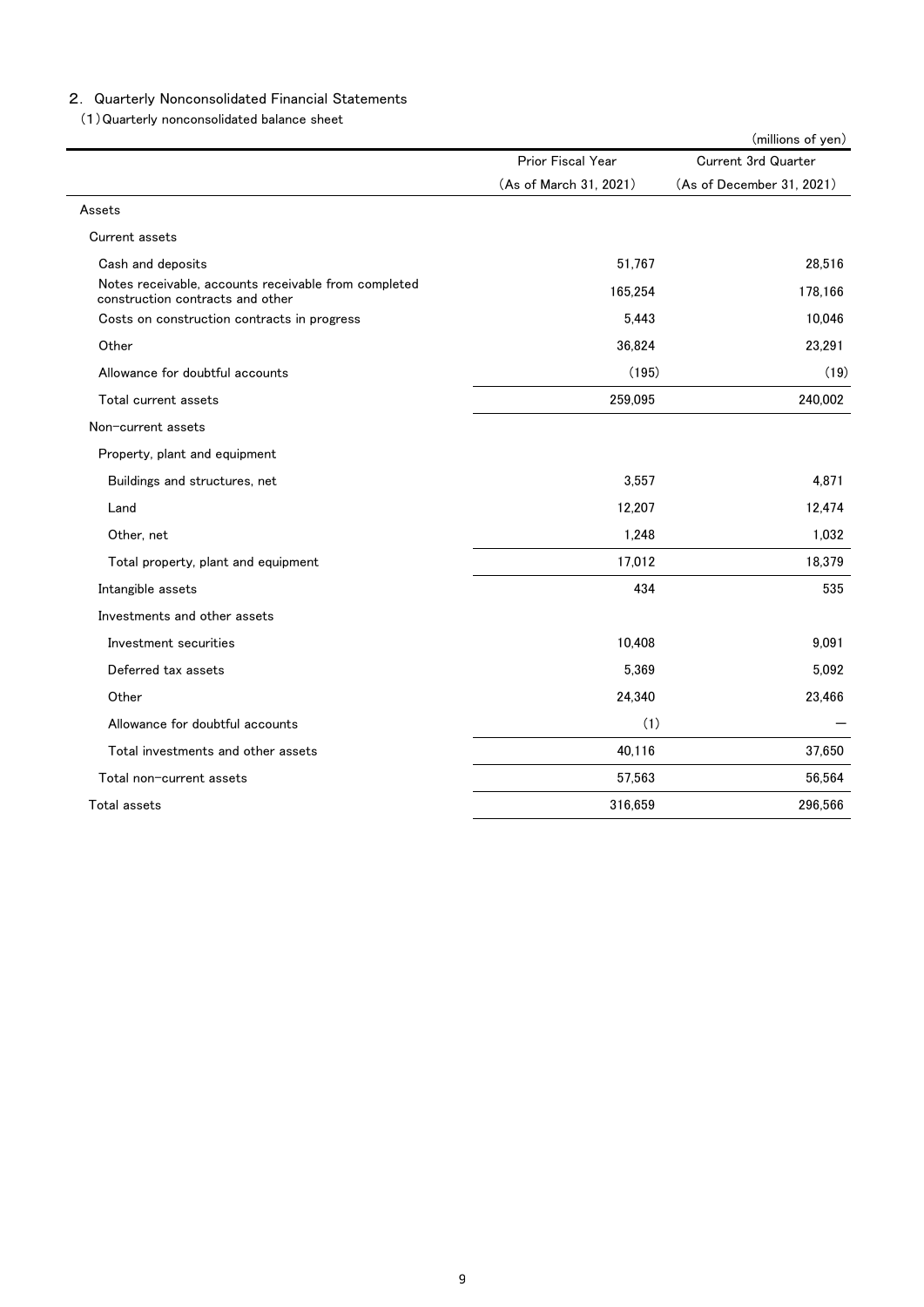|                                                                         |                        | (millions of yen)          |
|-------------------------------------------------------------------------|------------------------|----------------------------|
|                                                                         | Prior Fiscal Year      | <b>Current 3rd Quarter</b> |
|                                                                         | (As of March 31, 2021) | (As of December 31, 2021)  |
| Liabilities                                                             |                        |                            |
| <b>Current liabilities</b>                                              |                        |                            |
| Notes payable, accounts payable for construction contracts<br>and other | 69,871                 | 54,120                     |
| Electronically recorded obligations $-$ operating                       | 32,973                 | 31.174                     |
| Short-term borrowings                                                   | 3,942                  | 3,005                      |
| Lease obligations                                                       | 15                     | 15                         |
| Advances received on construction contracts in progress                 | 9,943                  | 14,482                     |
| Deposits received                                                       | 33,325                 | 30,994                     |
| Provision for warranties for completed construction                     | 428                    | 450                        |
| Provision for loss on construction contracts                            | 155                    | 209                        |
| Provision for contingent loss                                           | 1,462                  | 68                         |
| Provision for bonuses                                                   | 2,760                  | 1,438                      |
| Other                                                                   | 8,914                  | 5,134                      |
| Total current liabilities                                               | 163,793                | 141,092                    |
| Non-current liabilities                                                 |                        |                            |
| Long-term borrowings                                                    | 7,728                  | 8,600                      |
| Lease obligations                                                       | 19                     | 14                         |
| Provision for share awards                                              | 140                    | 167                        |
| Provision for retirement benefits                                       | 13,624                 | 13,866                     |
| Other                                                                   | 65                     | 125                        |
| Total non-current liabilities                                           | 21,577                 | 22,773                     |
| <b>Total liabilities</b>                                                | 185,371                | 163,865                    |
| Net assets                                                              |                        |                            |
| Shareholders' equity                                                    |                        |                            |
| Share capital                                                           | 30,108                 | 30,108                     |
| Capital surplus                                                         | 25,156                 | 25,156                     |
| Retained earnings                                                       | 72,143                 | 76,363                     |
| Treasury shares                                                         | (328)                  | (1,641)                    |
| Total shareholders' equity                                              | 127,079                | 129,987                    |
| Valuation and translation adjustments                                   |                        |                            |
| Valuation difference on available-for-sale securities                   | 4,208                  | 2,713                      |
| Total valuation and translation adjustments                             | 4,208                  | 2,713                      |
| Total net assets                                                        | 131,287                | 132,701                    |
| Total liabilities and net assets                                        | 316,659                | 296,566                    |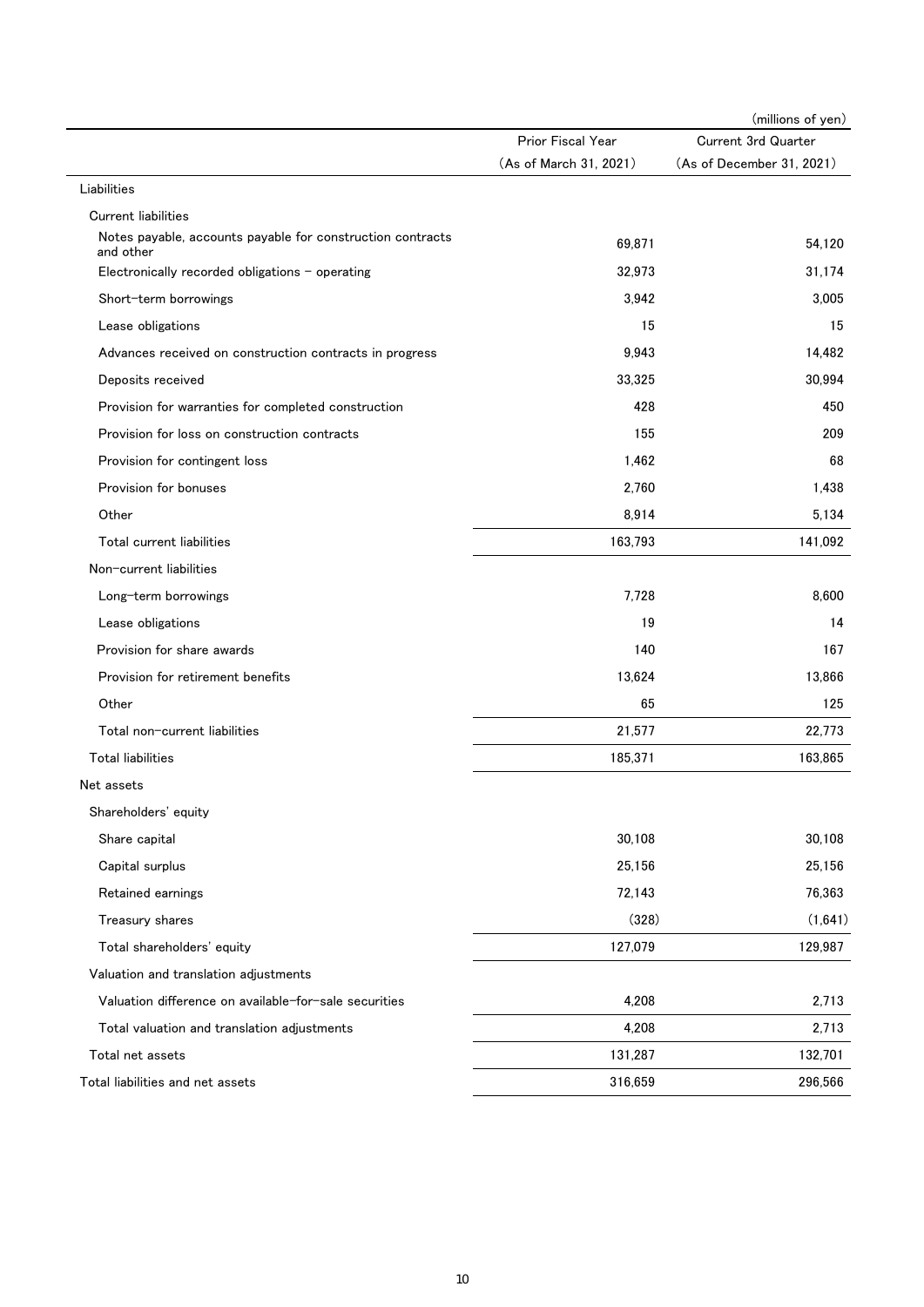### (2)Quarterly nonconsolidated statement of income (Cumulative total)

|                                                           |                                         | (millions of yen)                     |
|-----------------------------------------------------------|-----------------------------------------|---------------------------------------|
|                                                           | FY2020 3rd Quarter                      | FY2021 3rd Quarter                    |
| Net sales of completed construction contracts             | (Apr 1, 2020 - Dec 31, 2020)<br>253,049 | (Apr 1, 2021-Dec 31, 2021)<br>234,009 |
| Cost of sales of completed construction contracts         | 225,989                                 | 210,993                               |
| Gross profit on completed construction contracts          | 27,060                                  | 23,016                                |
|                                                           |                                         |                                       |
| Selling, general and administrative expenses              | 11,076<br>15,984                        | 11,127<br>11,888                      |
| Operating profit                                          |                                         |                                       |
| Non-operating income                                      |                                         |                                       |
| Interest income                                           | 28                                      | 12                                    |
| Dividend income                                           | 1,223                                   | 1,814                                 |
| Foreign exchange gains                                    |                                         | 48                                    |
| Reversal of provision for contingent loss                 |                                         | 109                                   |
| Other                                                     | 172                                     | 119                                   |
| Total non-operating income                                | 1,424                                   | 2,104                                 |
| Non-operating expenses                                    |                                         |                                       |
| Interest expenses                                         | 130                                     | 122                                   |
| Foreign exchange losses                                   | 38                                      |                                       |
| Commission for syndicated loans                           | 202                                     | 58                                    |
| Amortization of share issuance costs                      | 33                                      |                                       |
| Other                                                     | 39                                      | 53                                    |
| Total non-operating expenses                              | 444                                     | 233                                   |
| Ordinary profit                                           | 16,963                                  | 13,759                                |
| Extraordinary income                                      |                                         |                                       |
| Gain on sale of non-current assets                        | 0                                       |                                       |
| Gain on sale of membership                                | 2                                       | 9                                     |
| Subsidy income                                            |                                         | 61                                    |
| Total extraordinary income                                | 2                                       | 71                                    |
| Extraordinary losses                                      |                                         |                                       |
| Loss on tax purpose reduction entry of non-current assets |                                         | 61                                    |
| Compensation expenses                                     |                                         | 35                                    |
| Infectious disease related costs                          | 206                                     | 42                                    |
| Provision for contingent loss                             | 311                                     |                                       |
| Loss on transfer of receivables                           | 458                                     |                                       |
| Other                                                     | 136                                     | 8                                     |
| Total extraordinary losses                                | 1,112                                   | 147                                   |
| Profit before income taxes                                | 15,853                                  | 13,682                                |
| Income taxes $-$ current                                  | 2,566                                   | 2,915                                 |
| Income taxes $-$ deferred                                 | 2,279                                   | 936                                   |
| Total income taxes                                        | 4,845                                   | 3,852                                 |
|                                                           |                                         |                                       |
| Profit                                                    | 11,008                                  | 9,830                                 |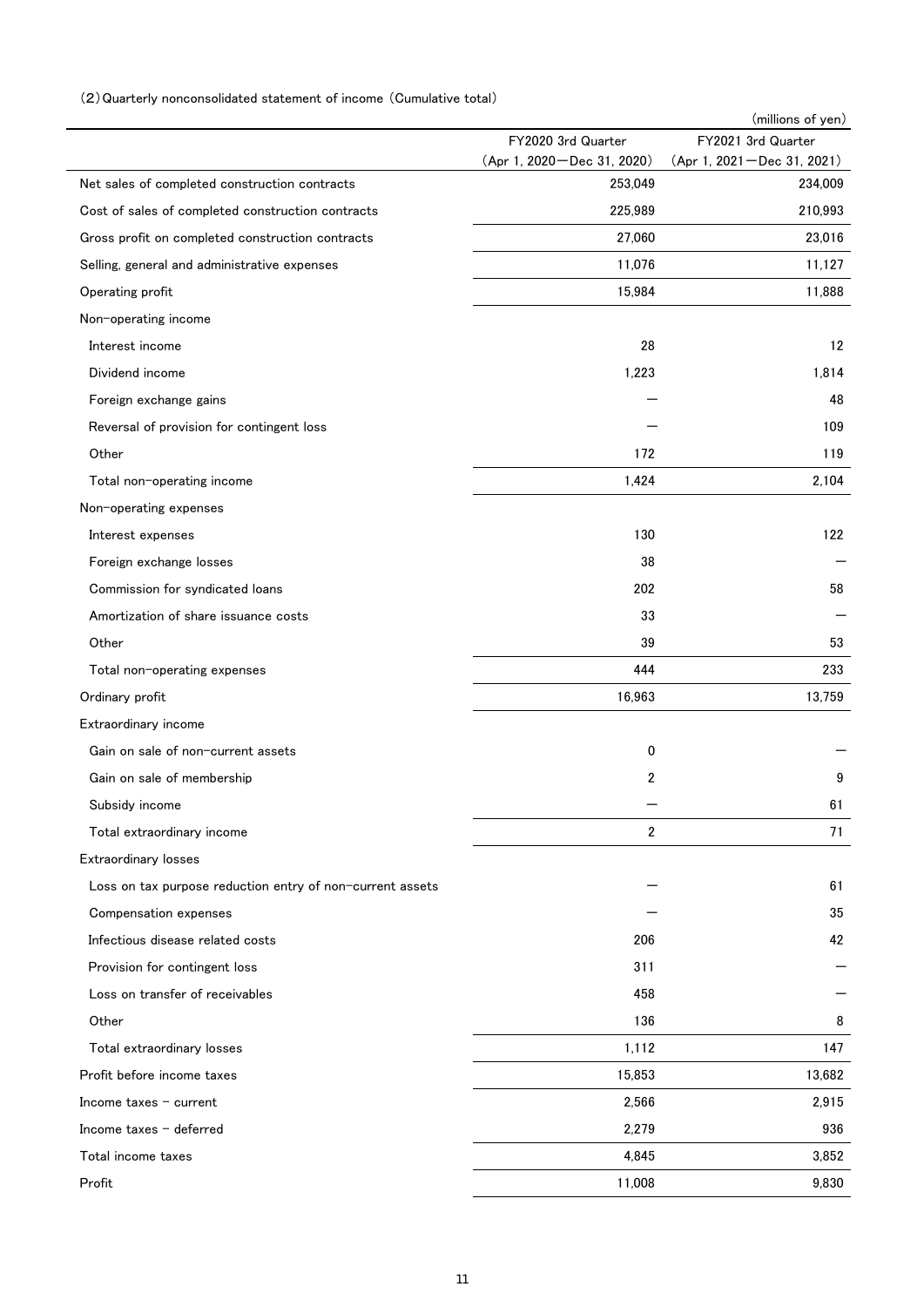# 3.Supplementary Information

### (1) Orders received, net sales and carried-forward (Nonconsolidated )

(millions of yen)

|  |                              | FY2020 3rd Quarter<br>Apr 1, 2020 – Dec 31, 2020 |                        | FY2021 3rd Quarter<br>Apr 1, 2021 – Dec 31, 2021 |                        | Change    |         |  |
|--|------------------------------|--------------------------------------------------|------------------------|--------------------------------------------------|------------------------|-----------|---------|--|
|  |                              | Amount                                           | Composition<br>ratio % | Amount                                           | Composition<br>ratio % | Amount    | %       |  |
|  | Public                       | 23,762                                           | 12.7                   | 45,866                                           | 20.4                   | 22,104    | 93.0    |  |
|  | Private                      | 39,707                                           | 21.3                   | 30,732                                           | 13.7                   | (8,974)   | (22.6)  |  |
|  | Domestic                     | 63,469                                           | 34.0                   | 76,599                                           | 34.1                   | 13,129    | 20.7    |  |
|  | Overseas                     |                                                  |                        |                                                  |                        |           |         |  |
|  | Civil engineering            | 63,469                                           | 34.0                   | 76,599                                           | 34.1                   | 13,129    | 20.7    |  |
|  | Public                       | 8,972                                            | 4.8                    | 22,514                                           | 10.0                   | 13.542    | 150.9   |  |
|  | Private                      | 112,274                                          | 60.2                   | 125,509                                          | 55.9                   | 13,235    | 11.8    |  |
|  | Domestic                     | 121,246                                          | 65.0                   | 148,023                                          | 65.9                   | 26,777    | 22.1    |  |
|  | Overseas                     | 1,841                                            | 1.0                    | 85                                               | 0.0                    | (1,756)   | (95.3)  |  |
|  | <b>Building construction</b> | 123,088                                          | 66.0                   | 148,109                                          | 65.9                   | 25,021    | 20.3    |  |
|  | Public                       | 32,734                                           | 17.5                   | 68.380                                           | 30.4                   | 35,646    | 108.9   |  |
|  | Private                      | 151,981                                          | 81.5                   | 156,242                                          | 69.6                   | 4,260     | 2.8     |  |
|  | Domestic                     | 184,716                                          | 99.0                   | 224,623                                          | 100.0                  | 39,906    | 21.6    |  |
|  | Overseas                     | 1,841                                            | 1.0                    | 85                                               | 0.0                    | (1,756)   | (95.3)  |  |
|  | Orders received-Total        | 186,558                                          | 100                    | 224,708                                          | 100                    | 38.150    | 20.4    |  |
|  | Public                       | 42,187                                           | 16.7                   | 30,797                                           | 13.2                   | (11, 390) | (27.0)  |  |
|  | Private                      | 44,863                                           | 17.7                   | 38,888                                           | 16.6                   | (5, 974)  | (13.3)  |  |
|  | Domestic                     | 87,050                                           | 34.4                   | 69,685                                           | 29.8                   | (17, 365) | (19.9)  |  |
|  | Overseas                     |                                                  |                        |                                                  |                        |           |         |  |
|  | Civil engineering            | 87,050                                           | 34.4                   | 69,685                                           | 29.8                   | (17, 365) | (19.9)  |  |
|  | Public                       | 23,786                                           | 9.4                    | 15,245                                           | 6.5                    | (8,541)   | (35.9)  |  |
|  | Private                      | 141,000                                          | 55.7                   | 148,590                                          | 63.5                   | 7,590     | 5.4     |  |
|  | Domestic                     | 164,787                                          | 65.1                   | 163,836                                          | 70.0<br>0.2            | (950)     | (0.6)   |  |
|  | Overseas                     | 1,211                                            | 0.5                    | 487                                              |                        | (724)     | (59.8)  |  |
|  | <b>Building construction</b> | 165,999                                          | 65.6                   | 164,324                                          | 70.2                   | (1,674)   | (1.0)   |  |
|  | Public                       | 65,974                                           | 26.1                   | 46,042                                           | 19.7                   | (19, 931) | (30.2)  |  |
|  | Private                      | 185,863                                          | 73.4                   | 187,479                                          | 80.1                   | 1,615     | 0.9     |  |
|  | Domestic                     | 251,838                                          | 99.5                   | 233,522                                          | 99.8                   | (18, 315) | (7.3)   |  |
|  | Overseas                     | 1,211                                            | 0.5                    | 487                                              | 0.2                    | (724)     | (59.8)  |  |
|  | Net sales-Total              | 253,049                                          | 100                    | 234,009                                          | 100                    | (19,039)  | (7.5)   |  |
|  | Public                       | 37,523                                           | 7.9                    | 58,428                                           | 12.8                   | 20,905    | 55.7    |  |
|  | Private                      | 127,383                                          | 26.7                   | 115,509                                          | 25.3                   | (11, 873) | (9.3)   |  |
|  | Domestic                     | 164,906                                          | 34.6                   | 173,937                                          | 38.1                   | 9,031     | 5.5     |  |
|  | Overseas                     |                                                  |                        |                                                  |                        |           |         |  |
|  | Civil engineering            | 164,906                                          | 34.6                   | 173,937                                          | 38.1                   | 9,031     | $5.5\,$ |  |
|  | Public                       | 29,454                                           | 6.2                    | 33,129                                           | 7.3                    | 3,675     | 12.5    |  |
|  | Private                      | 279,136                                          | 58.6                   | 247,657                                          | 54.2                   | (31, 479) | (11.3)  |  |
|  | Domestic                     | 308,590                                          | 64.8                   | 280,786                                          | 61.5                   | (27, 804) | (9.0)   |  |
|  | Overseas                     | 2,979                                            | 0.6                    | 2,147                                            | 0.5                    | (832)     | (27.9)  |  |
|  | <b>Building construction</b> | 311,570                                          | 65.4                   | 282,933                                          | 61.9                   | (28, 636) | (9.2)   |  |
|  | Public                       | 66,977                                           | 14.1                   | 91,557                                           | 20.0                   | 24,580    | 36.7    |  |
|  | Private                      | 406,520                                          | 85.3                   | 363,166                                          | 79.5                   | (43, 353) | (10.7)  |  |
|  | Domestic                     | 473,497                                          | 99.4                   | 454,724                                          | 99.5                   | (18, 773) | (4.0)   |  |
|  | Overseas                     | 2,979                                            | 0.6                    | 2,147                                            | 0.5                    | (832)     | (27.9)  |  |
|  | Carried-forward-Total        | 476,476                                          | 100                    | 456,871                                          | 100                    | (19,605)  | (4.1)   |  |

(Note) The carried-forward amount of overseas work has been translated at the closing rate.

FY2020 3rd Quarter : Decreased by 145 million yen FY2021 3rd Quarter : Increased by 50 million yen